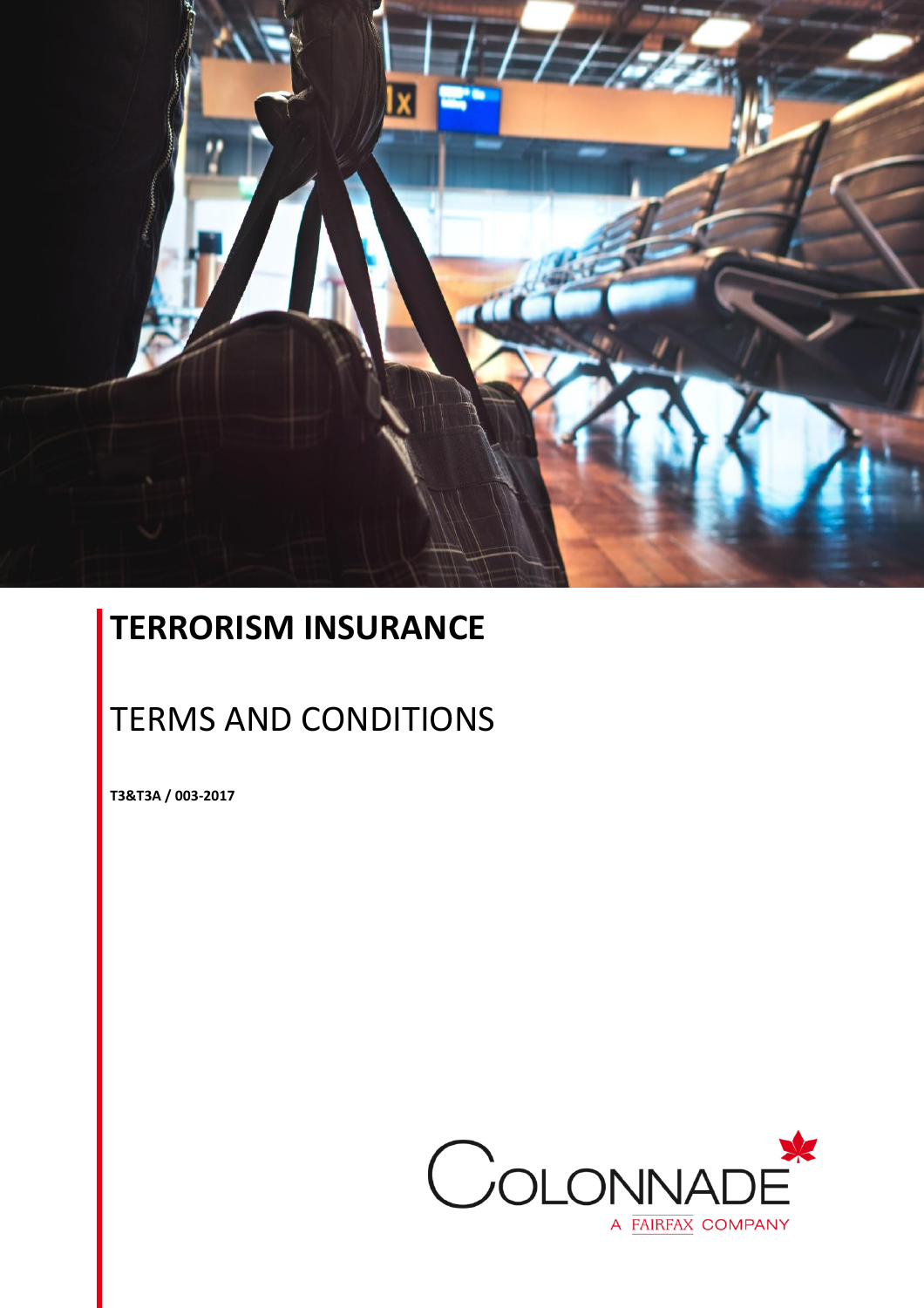

### **TABLE OF CONTENTS**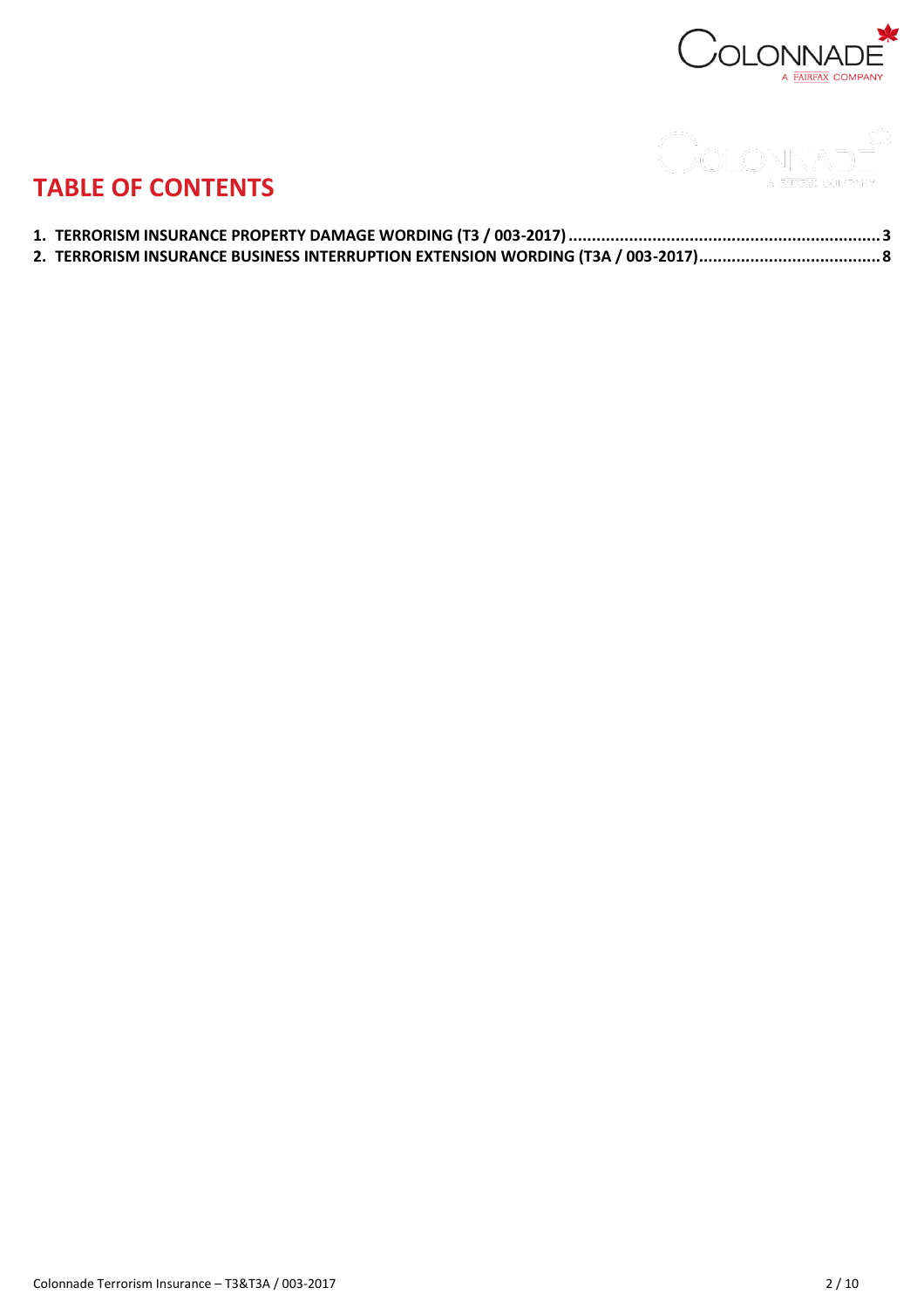

### <span id="page-2-0"></span>**1. TERRORISM INSURANCE PROPERTY DAMAGE WORDING (T3 / 003- 2017)**

#### **Insuring Clause**

By pursuing named in the insurance schedule, and also indicated there activities provided in the **Colonnade Insurance S.A. Branch Office in Hungary** (hereinafter referred to as the insurer) fee paid for insurance premiums to the insurance conditions of the GEN / 003-2017 Property Insurance conditions, these special rules and policies by it provides insurance coverage for insured events occurring during the period of coverage.

Statement submitted by the insured provided is an integral part of the contract.

The insurance contract occurs inside the insurance schedule (policy), together with the relevant regulations and the clauses to be interpreted, and wherever a word or expression to which a special report associated with such a word or phrase has any other occurrence of the same meaning.

Subject to the exclusions, limits and conditions hereinafter contained, this Insurance insures buildings and contents against physical loss or physical damage by an Act of Terrorism, as herein defined, occurring during the period of this Policy as stated in the Schedule attaching to and forming part hereof, (hereinafter referred to as the "Schedule").

For the purpose of this Insurance, an act of terrorism means an act, including the use of force or violence, of any person or group(s) of persons, whether acting alone or on behalf of or in connection with any organisation(s), committed for political, religious or ideological purposes including the intention to influence any government and/or to put the public in fear for such purposes.

#### **LOSSES EXCLUDED**

#### **This Policy DOES NOT INSURE AGAINST:**

- **1) Loss or damage arising directly or indirectly from nuclear detonation, reaction, nuclear radiation or radioactive contamination, however such nuclear detonation, reaction, nuclear radiation or radioactive contamination may have been caused.**
- **2) Loss or damage occasioned directly or indirectly by war, invasion or warlike operations (whether war be declared or not), hostile acts of sovereign or government entities, civil war, rebellion, revolution, insurrection, civil commotion assuming the proportions of or amounting to an uprising, military or usurped power or martial law or confiscation by order of any Government or public authority.**
- **3) Loss by seizure or illegal occupation.**
- **4) Loss or damage caused by confiscation, requisition, detention, legal or illegal occupation, embargo, quarantine, or any result of any order of public or government authority which deprives the Assured of the use or value of its property, nor for loss or damage arising from acts of contraband or illegal transportation or illegal trade.**
- **5) Loss or damage directly or indirectly arising from or in consequence of the discharge of pollutants or contaminants, which pollutants and contaminants shall include but not be limited to any solid, liquid, gaseous or thermal irritant, contaminant of toxic or hazardous substance or any substance the presence, existence or release of which endangers or threatens to endanger the health, safety or welfare of persons or the environment.**
- **6) Loss or damage by chemical or biological release or exposure of any kind.**
- **7) Loss or damage by attacks by electronic means including computer hacking or the introduction of any form of computer virus.**
- **8) Loss or damage caused by vandals or other persons acting maliciously or by way of protest or strikes, riots or civil commotion unless physical loss or damage is caused directly by an Act of Terrorism.**
- **9) Loss or increased cost occasioned by any Public or Civil Authority's enforcement of any ordinance or law regulating the reconstruction, repair or demolition of any property insured hereunder.**
- **10) Any consequential loss or damage caused by any other ensuing cause.**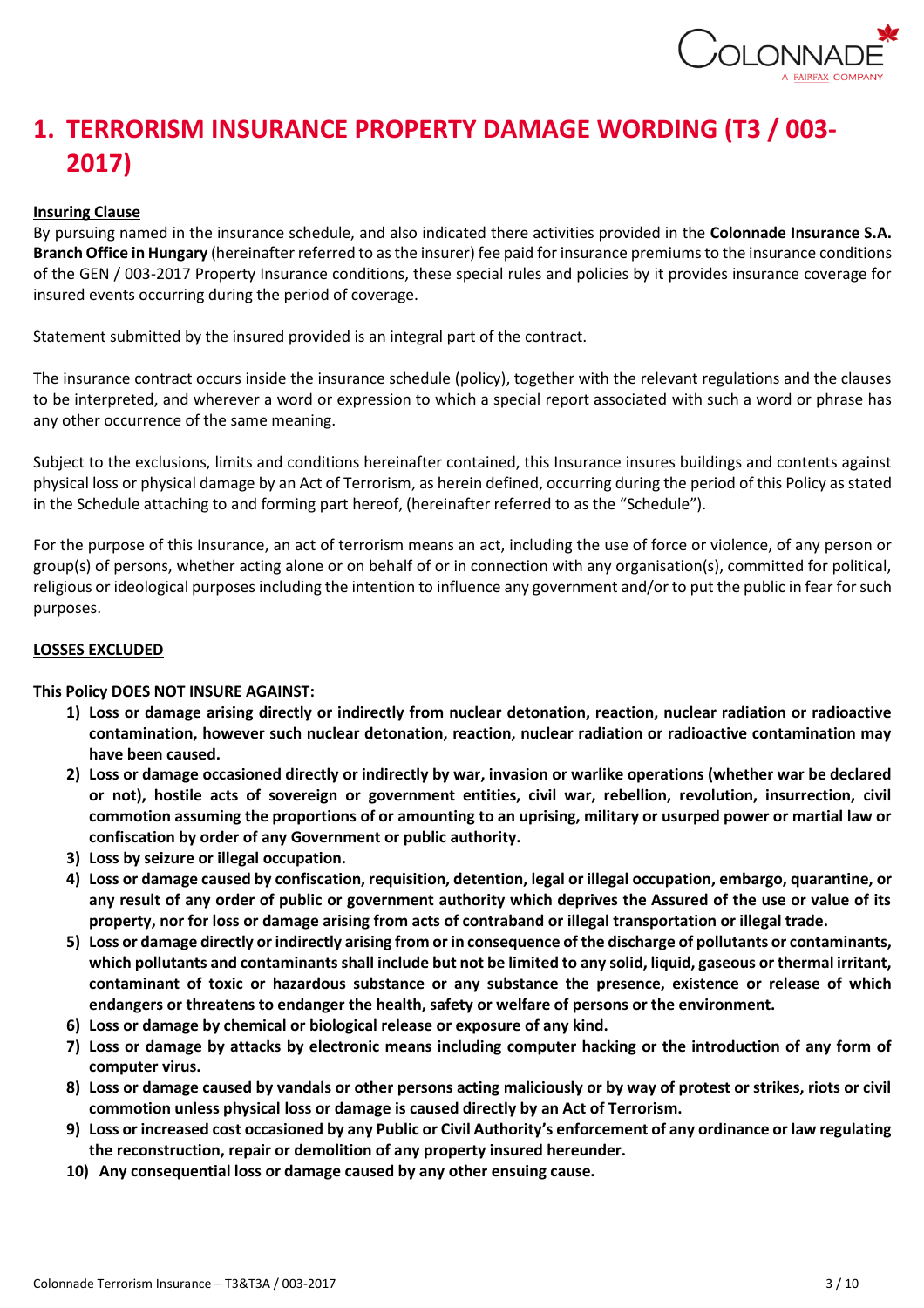

- **11) Loss of use, delay or loss of markets, however caused or arising, and despite any preceding loss insured hereunder.**
- **12) Loss or damage caused by cessation, fluctuation or variation in, or insufficiency of, water, gas or electricity supplies and telecommunications of any type or service.**
- **13) Loss or increased cost as a result of threat or hoax, in the absence of physical damage due to an act of terrorism.**
- **14) Loss or damage caused by or arising out of burglary, house - breaking, theft or larceny or caused by any person taking part therein.**

#### **PROPERTY EXCLUDED**

#### **THIS POLICY DOES NOT COVER:**

- **1) Land or Land Values.**
- **2) Power Transmission or feeder lines not on the Assured's premises.**
- **3) Any building or structure, or property contained therein, while such building or structure is vacant or unoccupied or inoperative for more than thirty days.**
- **4) Aircraft or any other Aerial device, or watercraft.**
- **5) Any land conveyance, including vehicles, locomotives or rolling stock, unless such land conveyance is declare hereon and solely whilst located at the property insured herein at the time of its damage.**
- **6) Animals, plants and living things of all types.**
- **7) Property in Transit not on the Assured's premises.**

#### **ONUS OF PROOF**

In any claim and/or action, suit or proceeding to enforce a claim for loss under this policy, the burden of proving that the loss is recoverable under this Policy and that no limitation or exclusion of this policy applies and the quantum of loss shall fall upon the Assured.

#### **OTHER INSURANCE**

This Policy does not cover any loss or damage, which at the time of the happening of such loss or damage is insured by, or would, but for the existence of this Policy, be insured by any other insurance policy or policies either primary or excess.

#### **TERRITORIAL LIMITS**

This Policy insures property owned by the Assured and located as described in the Schedule.

#### **SUM INSURED**

The Underwriters hereon shall not be liable for more than the sum insured stated in the Schedule in respect of each occurrence and in the annual aggregate.

#### **DEDUCTIBLE**

Each occurrence shall be adjusted separately and from the amount of each such adjusted loss; the sum stated in the Schedule shall be deducted.

#### **OCCURRENCE**

The term "Occurrence" shall mean any one loss and/or series of losses arising out of and directly occasioned by one Act or series of Acts of Terrorism for the same purpose or cause. The duration and extent of any one "Occurrence" shall be limited to all losses sustained by the Assured at the property insured herein during any period of 72 consecutive hours arising out of the same purpose or cause. However no such period of 72 consecutive hours may extend beyond the expiration of this policy unless the Assured shall first sustain direct physical damage by an Act of Terrorism prior to expiration and within said period of 72 consecutive hours nor shall any period of 72 consecutive hours commence prior to the attachment of this Policy.

#### **DEBRIS REMOVAL**

This Policy also covers, within the sum insured, expenses incurred in the removal of debris of property covered hereunder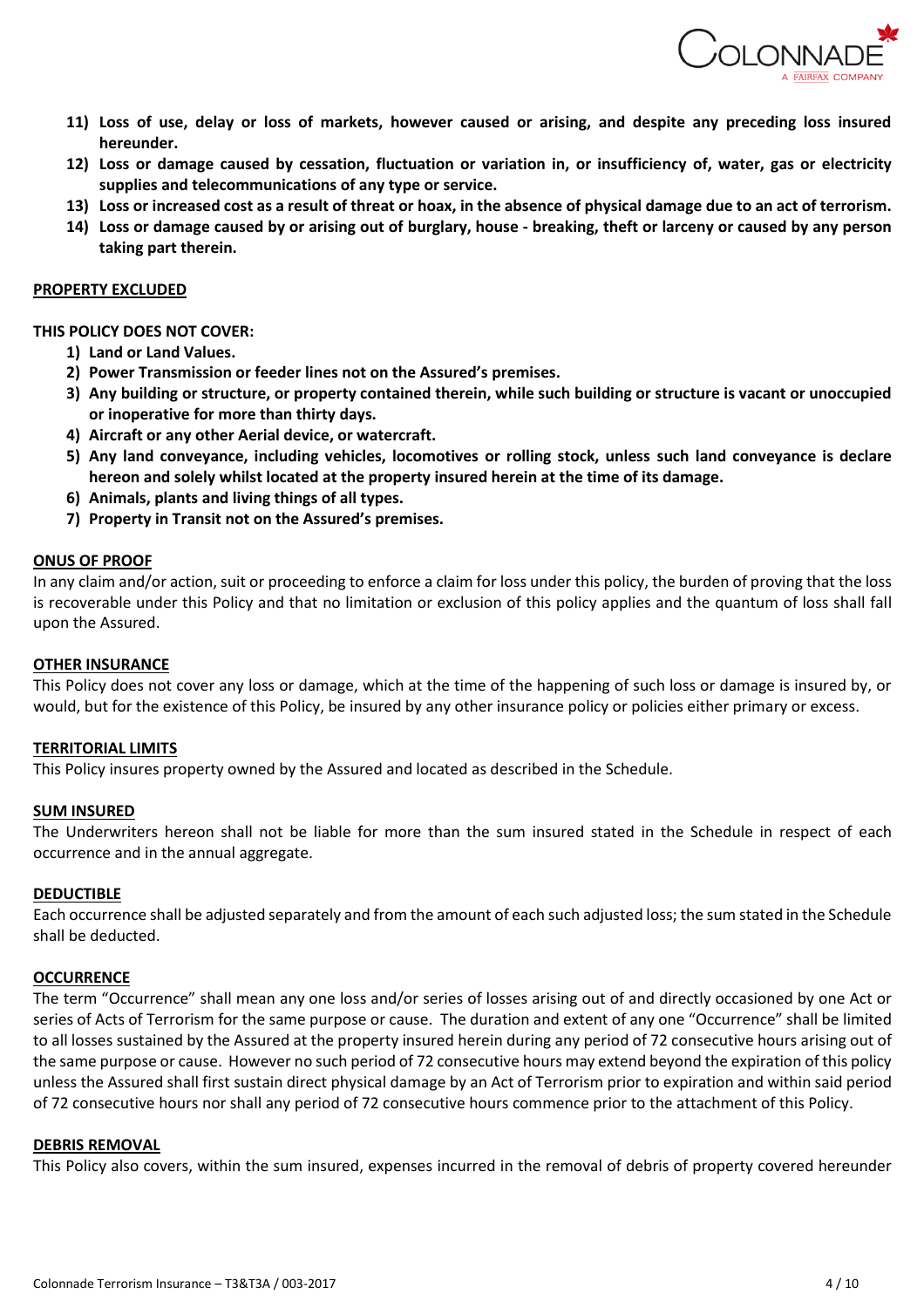

which may be directly destroyed or damaged by an Act of Terrorism.

The cost of removal of debris shall not be considered in determination of the valuation of the property covered.

#### **CONDITIONS**

#### **1. DUE DILIGENCE**

The Assured (or any agent, sub or co-contractor of the Assured) shall at all times and at his own expense use due diligence and do (and concur in doing and permit to be done) all things reasonably practicable (including but not limited to precautions to protect or remove the property and interests insured herein) to avoid or diminish any loss herein insured.

#### **2. PROTECTION MAINTENANCE**

It is agreed that any protection provided for the safety of the insured property shall be maintained in good order throughout the currency of this Policy and shall be in use at all relevant times, and that such protection shall not be withdrawn or varied to the detriment of the interests of the Underwriters without their consent.

#### **3. VALUATION**

It is understood that, in the event of damage, settlement shall be based upon the cost of repairing, replacing or reinstating (whichever is the least) on the same site, or nearest available site (whichever incurs the least cost) with material of like kind and quality without deduction for depreciation, subject to the following provisions: -

- **a)** The repairs, replacement or reinstatement (all hereinafter referred to as "replacement") must be executed with due diligence and dispatch;
- **b)** Until replacement has been effected the amount of liability under this policy in respect of loss shall be limited to the actual cash value at the time of loss;
- **c)** If replacement with material of like kind and quality is restricted or prohibited by any by-laws, ordinance or law, any increased cost of replacement due thereto shall not be covered by this Policy.

The Underwriters' liability for loss under this Policy including this endorsement shall not exceed the smallest of the following amounts:

- **(i)** The amount of the Policy applicable to the destroyed or damaged property,
- **(ii)** The replacement cost of the property or any part thereof identical with such property and intended for the same occupancy and use,
- **(iii)** The amount actually and necessarily expended in replacing said property or any part thereof.

#### **4. INCORRECT DECLARATION PENALTY**

If the values declared as stated in the Schedule are less than the correct insured values as determined above, then any recovery otherwise due hereunder shall be reduced in the same proportion that the values declared bear to the values that should have been declared, and the Assured shall co-insure for the balance.

#### **5. NOTIFICATION OF CLAIMS**

The Assured, upon knowledge of any occurrence likely to give rise to a claim hereunder, shall give immediate written advice thereof to the Underwriters and or the Broker, named for that purpose in the Schedule, who is to advise Underwriters within 72 hours of such knowledge of any occurrence.

#### **6. PROOF OF LOSS**

The Assured shall render a signed and sworn proof of loss within sixty (60) days after the occurrence of a loss (unless such period be extended by the written agreement of Underwriters) stating the time, place and cause of loss, the interest of the Assured and all others in the property, the sound value thereof and the amount of loss or damage thereto.

If Underwriters have not received such proof of loss within two years of the expiry date of this policy, they shall be discharged from all liability hereunder.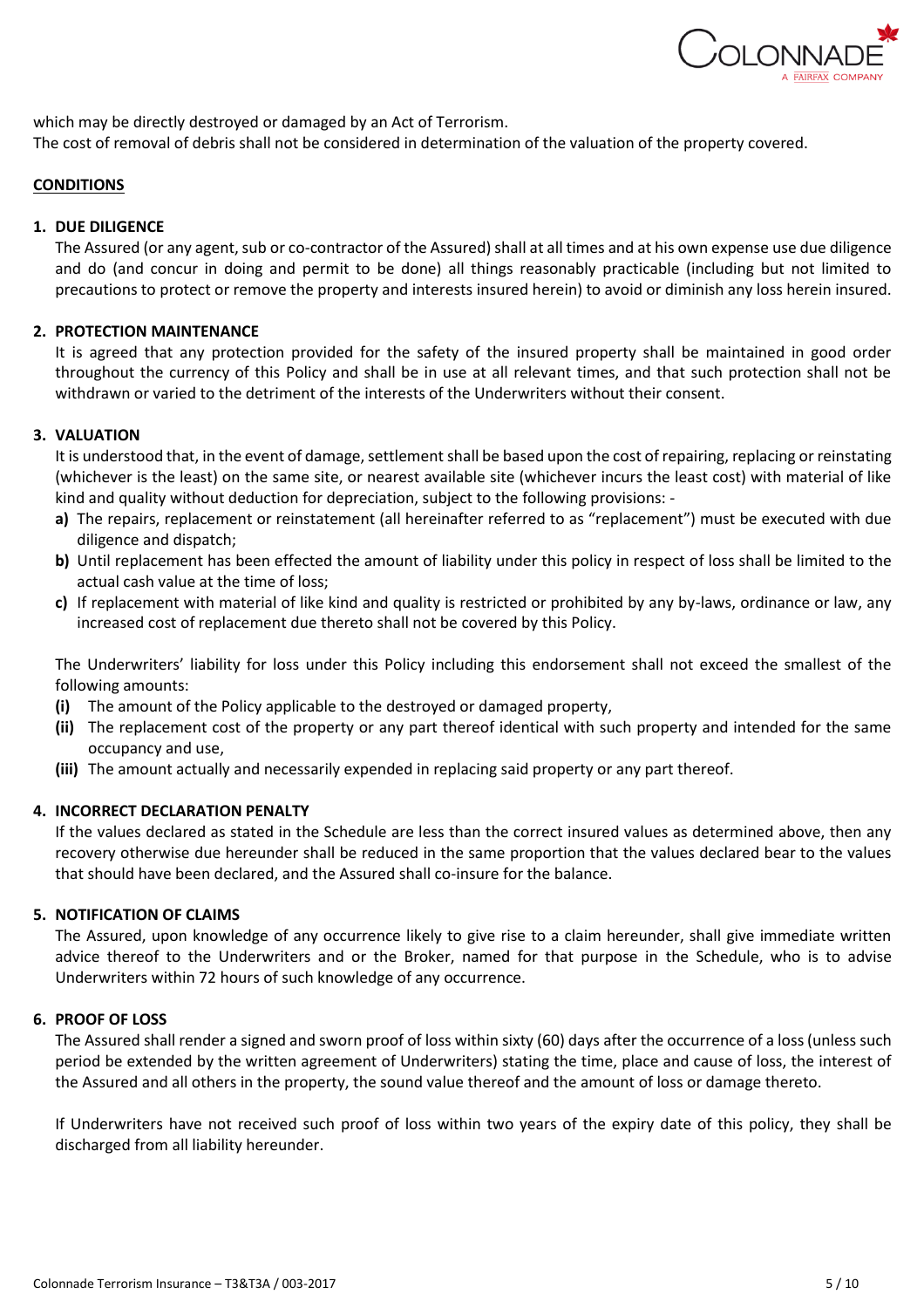

#### **7. SUBROGATION**

If the Underwriters become liable for any payment under this Policy in respect of loss or damage the Underwriters shall be subrogated, to the extent of such payment, to all the rights and remedies of the Assured against any party in respect of such loss or damage and shall be entitled at their own expense to sue in the name of the Assured. The Assured shall give to the Underwriters all such assistance in his power as the Underwriters may require to secure their rights and remedies and, at Underwriters' request shall execute all documents necessary to enable Underwriters effectively to bring suit in the name of the Assured including the execution and delivery of the customary form of loan receipt.

#### **8. SALVAGE AND RECOVERIES**

All salvages, recoveries and payments recovered or received subsequent to a loss settlement under this Policy shall be applied as if recovered or received prior to the said settlement and all necessary adjustments shall be made by the parties hereto.

#### **9. FALSE OR FRAUDULENT CLAIMS**

If the Assured shall make any claim knowing the same to be false or fraudulent, as regards amount or otherwise, this Policy shall become void and all claim hereunder shall be forfeited.

#### **10. ABANDONMENT**

There shall be no abandonment to the Underwriters of any property.

#### **11. INSPECTION AND AUDIT**

The Underwriters shall be permitted but not obligated to inspect the Assured's property at any time. Neither the Underwriters' right to make inspections nor the making thereof nor any report thereon shall constitute an undertaking, on behalf of or for the benefit of the Assured or others, to determine or warrant that such property is safe.

The Underwriters may examine and audit the Assured's books and records at any time during the Policy period and extensions thereof and within two years after the final termination of this Policy, as far as they relate to the subject matter of this Insurance.

#### **12. ASSIGNMENT**

Assignment or transfer of this Policy shall not be valid except with the written consent of Underwriters.

#### **13. RIGHTS OF THIRD PARTIES EXCLUSION**

This Policy is effected solely between the Assured and Underwriters.

This Policy shall not confer any benefits on any third parties, including shareholders, and no such third party may enforce any term of this Policy. The Contract (Rights of Third Parties) Act 1999 is expressly excluded from this Policy.

This clause shall not affect the rights of the Assured.

#### **14. NON-CANCELLATION**

Policy non-cancellable by either Underwriters (other than for non-payment of premium) or the assured.

#### **15. JURISDICTION**

United States of America Federal Law (or state law as applicable) will govern this Policy. Any disputes arising hereunder will be exclusively subject to United States of America Federal jurisdiction (or state jurisdiction as applicable).

#### **16. ARBITRATION**

If the Assured and Underwriters fail to agree in whole or in part regarding any aspect of this Policy, each party shall, within ten (10) days after the demand in writing by either party, appoint a competent and disinterested arbitrator and the two chosen shall before commencing the arbitration select a competent and disinterested umpire. The arbitrators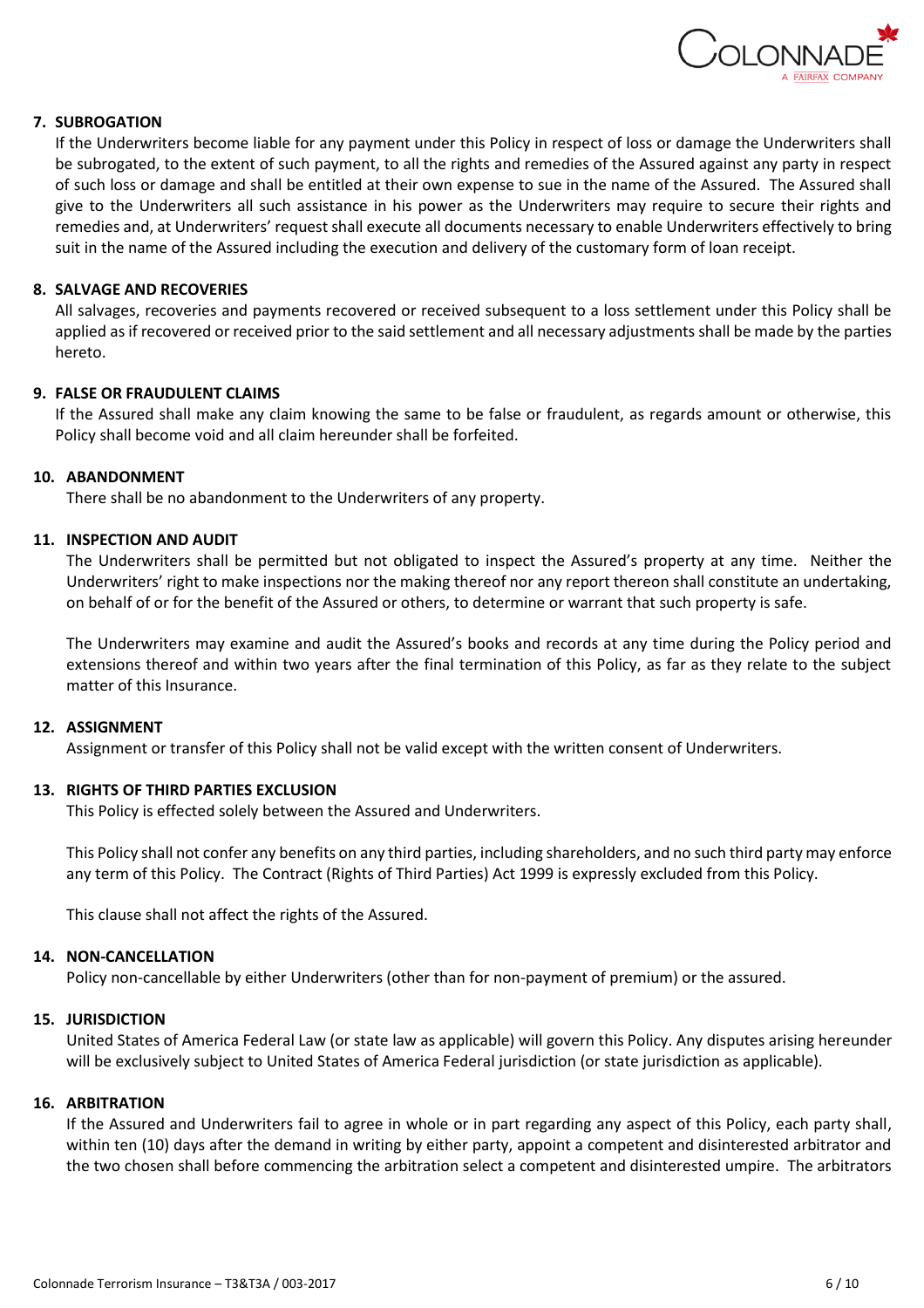

together shall determine such matters in which the Assured and Underwriters shall so fail to agree and shall make an award thereon, and if they fail to agree, they will submit their differences to the umpire and the award in writing of any two, duly verified, shall determine the same.

The parties to such arbitration shall pay the arbitrators respectively appointed by them and bear equally the expenses of the arbitration and the charges of the umpire.

#### **17. SERVICE OF SUIT (USA)**

It is agreed that in the event of the failure of the Underwriters hereon to pay any amount claimed to be due hereunder, the Underwriters hereon, at the request of the Assured will submit to the jurisdiction of a Court of competent jurisdiction within the United States. Nothing in this Clause constitutes or should be understood to constitute a waiver of Underwriters' rights to commence an action in any Court of competent jurisdiction in the United States, to remove an action to a United States district Court, or to seek a transfer of a case to another Court as permitted by the laws of the United States or of any State in the United States. It is further agreed that service of process in such suit may be made upon Mendes & Mount and/or nominees as stated in the Schedule and, that in any suit instituted against any one of them upon this contract, Underwriters will abide by the final decision of such Court or of any Appellate Court in the event of an appeal.

The above-named are authorised and directed to accept service of process on behalf of Underwriters in any such suit and/or upon the request of the Assured to give a written undertaking to the Assured that they will enter a general appearance upon Underwriters' behalf in the event such a suit shall be instituted.

Further, pursuant to any statute of any state, territory or district of the United States which makes provision thereof, Underwriters hereon hereby designate the Superintendent, Commissioner or Director of Insurance or other officer specified for that purpose in the statute, or his successor or successors in office, as their true and lawful attorney upon whom may be served any lawful process in any action, suit or proceeding instituted by or on behalf of the Assured or any beneficiary hereunder arising out of this contract of insurance and hereby designate the above-named as the person to whom the said officer is authorised to mail such process or a true copy thereof.

#### **18. SEVERAL LIABILITY**

The Underwriters' obligations under this Policy are several and not joint and are limited solely to their individual subscriptions. The Underwriters are not responsible for the subscription of any co-subscribing Underwriter who for any reason does not satisfy all or part of its obligations.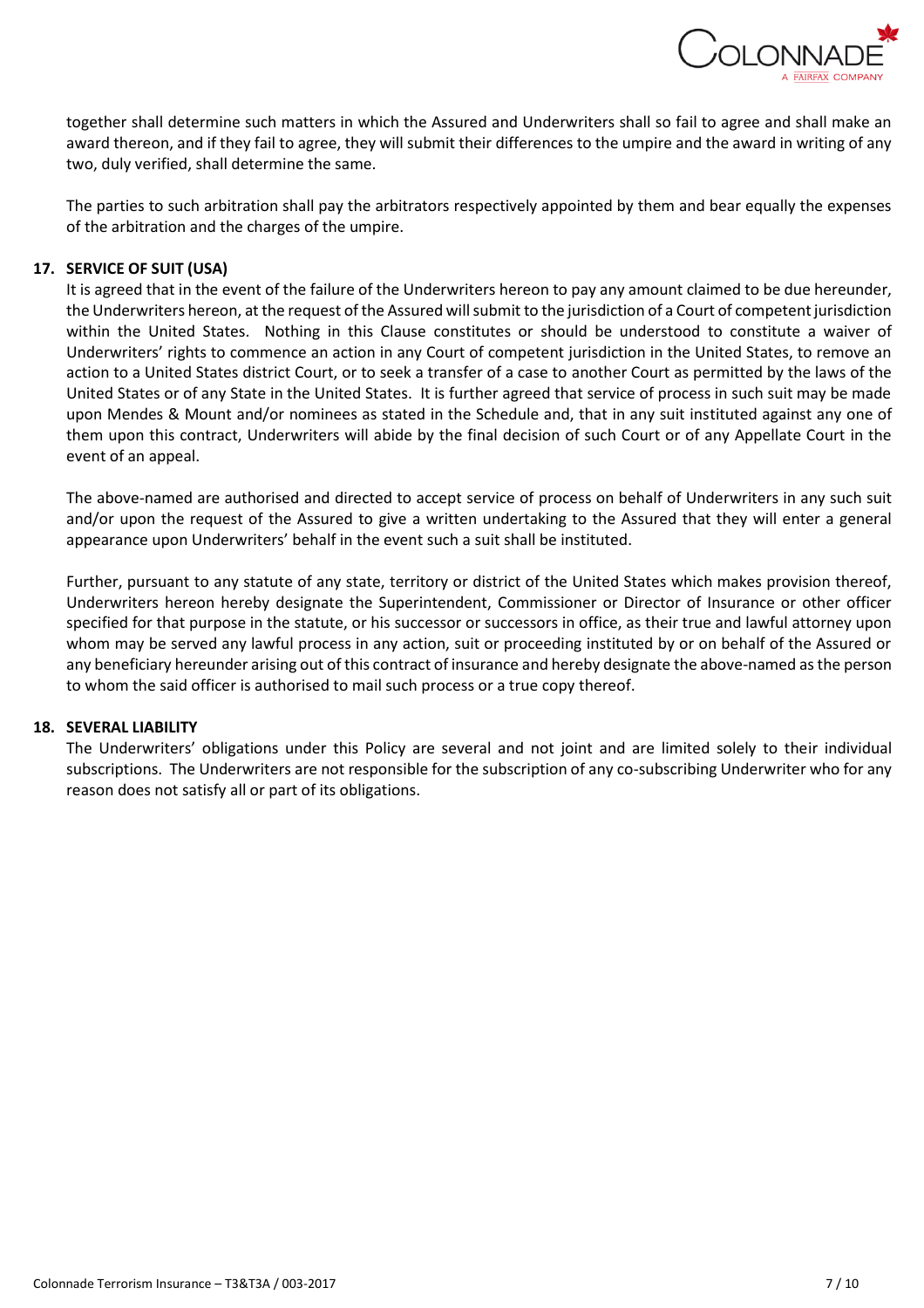

### <span id="page-7-0"></span>**2. TERRORISM INSURANCE BUSINESS INTERRUPTION EXTENSION WORDING (T3A / 003-2017)**

In consideration of the premium paid, and subject to the EXCLUSIONS, CONDITIONS AND LIMITATIONS of the Policy to which this Extension is attached, and also to the FOLLOWING ADDITIONAL CONDITIONS, EXCLUSIONS AND LIMITATIONS, this Policy is extended to cover loss resulting from necessary Interruption of Business , at the location insured under this Policy which suffers Direct Physical Loss or Damage by an Act of Terrorism or series of an Acts of Terrorism, as covered by the Policy to which this Extension is attached, to property insured by this Policy.

In the event of such Direct Physical Loss or Damage, Underwriters shall be liable for the Actual Loss Sustained by the Assured resulting directly from such necessary Interruption of Business, but not exceeding the reduction in Gross Earnings, as defined hereafter, less charges and expenses which are not necessary during the Interruption of Business, for a period not to exceed the lesser of:

- **a)** such length of time as would be required, with the exercise of due diligence and dispatch, to repair, rebuild or replace such part of the property as has been destroyed or damaged,
	- or
- **b)** TWELVE (12) calendar months,

commencing with the date of such Direct Physical Loss or Damage and not limited by the expiration of this Policy.

Due consideration shall be given to the continuation of normal charges and expenses, including payroll expenses, to the extent necessary to resume operations of the Assured with the same operational capability as existed immediately before the loss.

#### **CONDITIONS**

#### **1. DIRECT DAMAGE**

No claim shall be payable under this Extension unless and until a claim has been paid, or liability admitted, in respect of Direct Physical Loss or Damage by an Act of Terrorism to property insured under the Policy to which this Extension is attached and which gave rise to Interruption of Business.

This Condition shall not apply if no such payment shall have been made, or liability admitted, solely owing to the operation of a deductible in said Policy which excludes liability for losses below a specified amount.

#### **2. RESUMPTION OF OPERATIONS**

If the Assured could reduce the loss resulting from the Interruption of Business,

**a)** by complete or partial resumption of operation of the property,

and/or

**b)** by making use of merchandise, stock (raw, in process or finished), or any other property at the Assured's locations or elsewhere,

and/or

**c)** by using or increasing operations elsewhere, then such possible reduction shall be taken into account in arriving at the amount of loss hereunder.

#### **3. EXPENSES TO REDUCE LOSS**

This Extension also covers such expenses as are necessarily incurred for the purpose of reducing loss under this Extension (except expenses incurred to extinguish a fire), and, in respect of Manufacturing Risks, such expense, in excess of normal,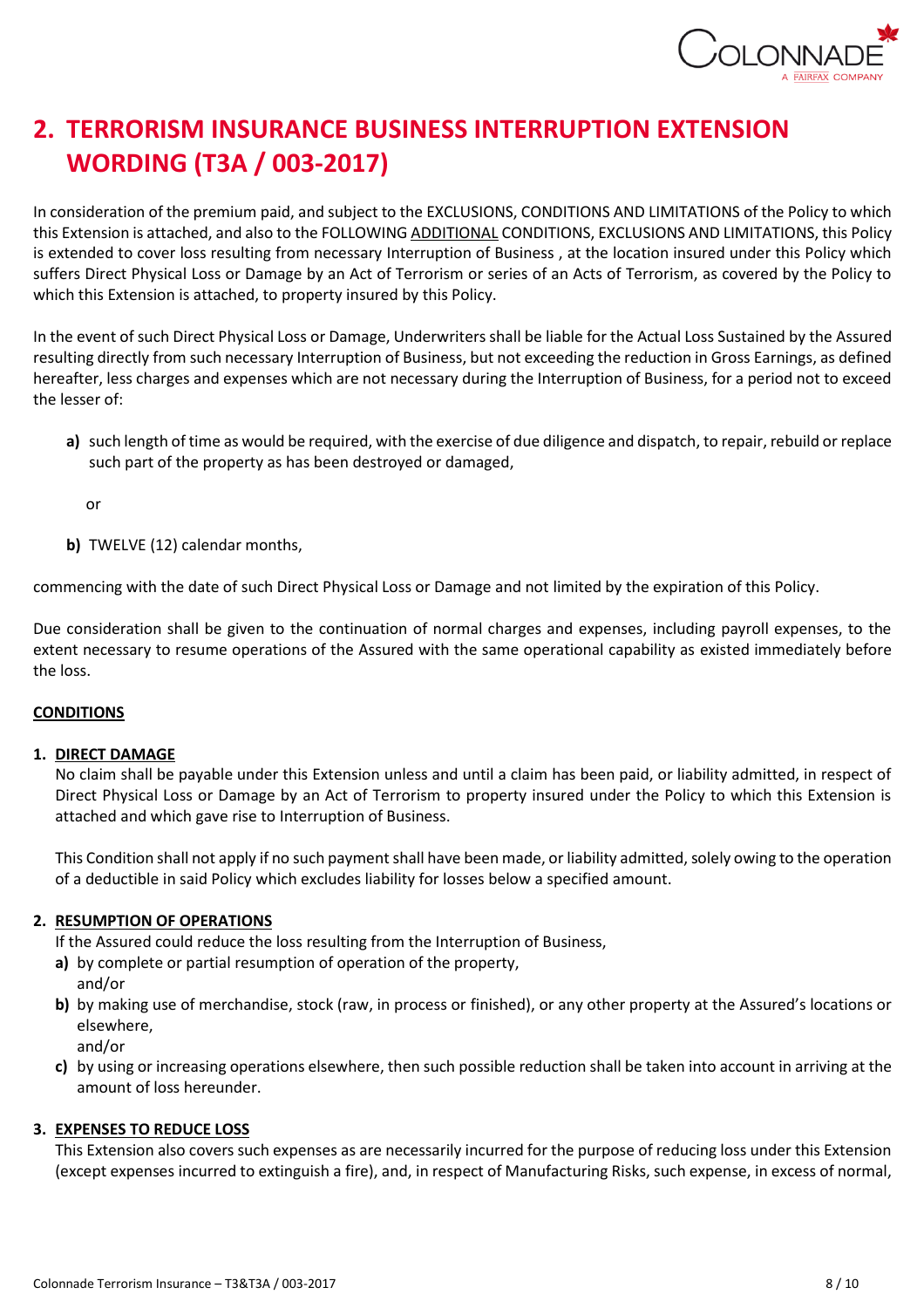

as would necessarily be incurred in replacing any finished stock used by the Assured to reduce loss under this Extension; but in no event to exceed the amount by which loss under this Extension is thereby reduced. Such expenses shall not be subject to the application of any contribution clause.

#### **4. VALUATION**

All amounts and accounting details to be calculated using the Assured's usual Generally Accepted Accounting Standards.

#### **EXCLUSIONS**

#### **THIS EXTENSION DOES NOT INSURE AGAINST:**

- **1) Increase in loss resulting from interference at the insured premises, by strikers or other persons, with rebuilding, repairing or replacing the property or with the resumption or continuation of operation.**
- **2) Increase in loss caused by the suspension, lapse, or cancellation of any lease, licence, contract, or order, unless such results directly from the insured Interruption of Business, and then Underwriters shall be liable for only such loss as affects the Assured's earnings during, and limited to, the period of indemnity covered under this Policy.**
- **3) Increase in loss caused by the enforcement of any ordinance or law regulating the use, reconstruction, repair or demolition of any property insured hereunder.**
- **4) Loss of Market or any other consequential loss except as specifically insured herein.**
- **5) Loss as a result of physical or mental or bodily injury to any person.**

#### **LIMITATIONS**

- **1.** Underwriters shall not be liable for more than the smaller of either:
	- **a)** Any Specific Business Interruption Sum Insured stated in the Schedule, or
	- **b)** The Sum Insured stated in the Schedule, where such includes Business Interruption, if such is a combined limit,

in respect of such loss, regardless of the number of locations suffering an interruption of business as a result of any one occurrence.

- **2.** With respect to loss resulting from damage to or destruction of media for, or programming records pertaining to, electronic data processing or electronically controlled equipment, including data thereon, by the perils insured against, the length of time for which underwriters shall be liable hereunder shall not exceed:
	- **a)** 30 consecutive calendar days or the time required with exercise of due diligence and dispatch to reproduce the data thereon from duplicates or from originals of the previous generation, whichever is less; or,
	- **b)** the length of time that would be required to rebuild, repair or replace such other property herein described as has been damaged or destroyed, but not exceeding twelve (12) calendar months,

whichever is the greater length of time.

#### **DEFINITIONS**

**1. GROSS EARNINGS** are for the assessment of premium and for adjustment in the event of loss defined as,

The sum of:

- **a)** Total net sales value of production or sales of merchandise, and
- **b)** Other earnings derived from the operations of the business.

#### LESS THE COST OF

**c)** Raw stock from which production is derived,